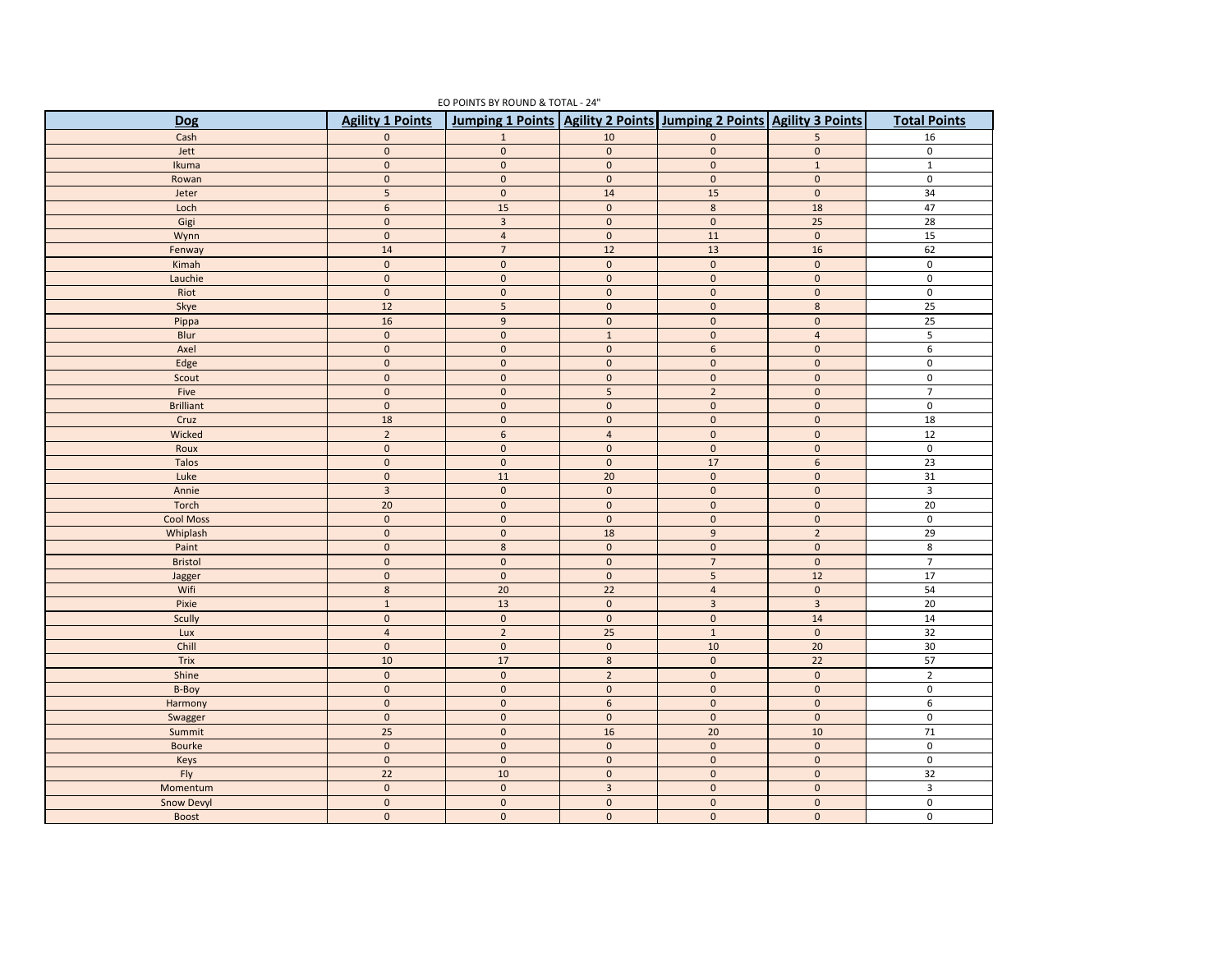| <b>Dog</b>           | <b>Agility 1 Points</b> | Jumping 1 Points   Agility 2 Points   Jumping 2 Points   Agility 3 Points |          |          |              | <b>Total Points</b> |  |
|----------------------|-------------------------|---------------------------------------------------------------------------|----------|----------|--------------|---------------------|--|
| Chase                | 18                      | 11                                                                        |          | $\Omega$ | $\Omega$     | 29                  |  |
| Wink                 | 25                      |                                                                           | $\Omega$ | 17       | 25           | 67                  |  |
| <b>Apple Snapple</b> | $\Omega$                |                                                                           | 25       | 10       | $\Omega$     | 35                  |  |
| Halo                 | 16                      | 20                                                                        | $\Omega$ | $\Omega$ | $\Omega$     | 36                  |  |
| Fayte                | 22                      |                                                                           | $\Omega$ | $\Omega$ | $\Omega$     | 30                  |  |
| Arson                | $\mathbf{0}$            |                                                                           | 22       | 15       | 22           | 59                  |  |
| Tango                | $\Omega$                |                                                                           | $\Omega$ | $\Omega$ | $\Omega$     |                     |  |
| Pirate               | $\Omega$                | 17                                                                        | 18       | 8        | 20           | 63                  |  |
| P <sub>2</sub>       | $\mathbf{0}$            | 15                                                                        | $\Omega$ | 20       | $\mathbf{0}$ | 35                  |  |
| Jazz                 | 20                      |                                                                           | $\Omega$ | 9        | $\mathbf{0}$ | 38                  |  |
| Mecson               | 14                      | 10                                                                        | $\Omega$ | 11       | $\Omega$     | 35                  |  |
| Dare                 | $\mathbf{0}$            | 13                                                                        | 20       | 13       | $\mathbf{0}$ | 46                  |  |

## EO POINTS BY ROUND & TOTAL - 16"